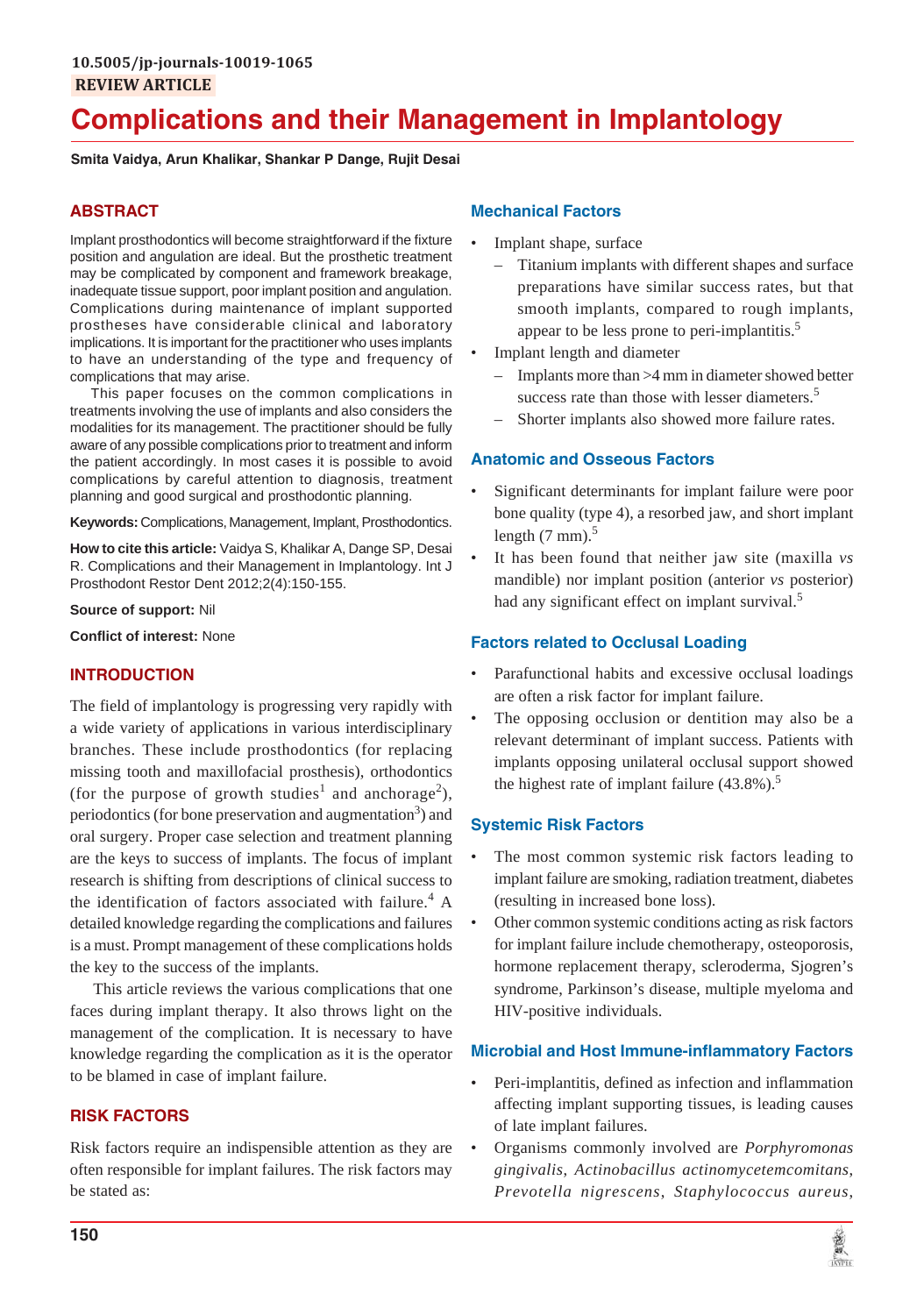*Peptostreptococcus micros*, *Fusobacterium nucleatum*, ss vincentii, *F. nucleatum* and ss nucleatum.

### **COMPLICATIONS**

A complication is defined as a secondary condition that developed during or after implant surgery or prosthesis placement.<sup>6</sup> It does not indicate that a substandard treatment was provided and also that an implant has failed. Prompt management of the complications is the key to implant success.

In 1999, Charles Goodacre et al,<sup>6</sup> had classified implant complications as implant loss as related to type of prosthesis and arch, time after placement, implant length, bone quality, surgical complications, marginal bone loss, peri-implant soft tissue complications, mechanical complications, and phonetic and esthetic complications.

In 2008, Kelly Misch<sup>7</sup> et al, had classified implant as:

- Treatment plan related (wrong angulation, improper implant location, lack of communication),
- Procedure related (lack of primary stability, mechanical complications, mandibular fracture, ingestion/ aspiration),
- Anatomy related (nerve injury, bleeding, cortical plate perforation, sinus perforation, devitalization of adjacent teeth) and others (iatrogenic, human error).

In 2010, Stuart J Froum, $8$  stated implant complications as:

- Associated with systemic disorders and medications
- Associated with implant planning
- **Implant fractures**
- **Implant failures**
- Peri-implantitis
- Esthetic complications due to implant malposition
- Related to immediate implant placement into extraction sites
- Related to immediately loaded dental implants
- Complications can also be described as those occurring during first stage surgery, second stage surgery, abutment connection, prosthetic procedure, control after prosthesis placement (Table 1).

A brief review of complications can be stated as:

# **A. Complication associated with Systemic Disorders and Medications**

The disease often leading to complications are:

- i. *Myocardial infarction:* Alteration in blood and oxygen supply interferes with the process of osseointegration.
- ii. *Cerebrovascular disease (stroke):* No direct role on failure of implants has been documented.<sup>8</sup>
- iii. *Osteoporosis:* The impaired bone metabolism as it occurs in osteoporosis may affect osseointegration of implants.
- iv. *Paget's disease:* Paget's disease has compromised bone density and may be contraindicated for dental implant surgery.
- v. *Parkinson's disease:* Poor motor control, often a cause of improper oral hygiene maintenance.
- vi. *Diabetes:* Studies of implants in the anterior mandible have shown 5-year survival rates of 88 to 94% in subjects with type II diabetes. $8^8$
- vii. *Smoking:* Smoking increases the rate of implant complications.
- viii. *Immunodeficiency:* Long-term systemic steroids can induce osteoporosis, which should be considered in the risk–benefit assessment for implant therapy.
- ix. *Cancer therapy radiation:* When implants are placed following irradiation, the failure rate may be higher.

### **B. Complication associated with Implant Planning**

- a. Lack of proper diagnosis, patient history especially of the systemic conditions is often responsible for the complications of implants.
	- Using too few implants can lead to occlusal overload and ultimate failure of the prosthesis. Patient's motivation for cleanliness and implant maintenance also plays a vital role as poor oral hygiene can often result in peri-implantitis.
- b. Proper implant planning of treatment is of utmost importance. Improper planning may result in:

| <b>Table 1: Implant complications</b>                                                                                                                                                                                     |                                                                                                                                                |                                                                                                                                                                          |
|---------------------------------------------------------------------------------------------------------------------------------------------------------------------------------------------------------------------------|------------------------------------------------------------------------------------------------------------------------------------------------|--------------------------------------------------------------------------------------------------------------------------------------------------------------------------|
| 1st stage (during surgery)                                                                                                                                                                                                | 2nd stage (abutment connection)                                                                                                                | 3rd stage (prosthetic phase)                                                                                                                                             |
| 1. Hemorrhage during drilling<br>2. Implant mobility after placement<br>3. Exposed implant threads<br>4. Lingual swelling<br>5. Postoperative pain<br>6. Lower lip insensitivity<br>7. Exposed cover screw after few days | 1. Sensitivity<br>2. Mobile implant (slight) and painful<br>3. Difficulty in insertion<br>4. Formation of granulation tissue<br>around implant | 1. Loosening of abutment screws<br>2. Fracture<br><i>i.</i> Abutment screw<br>ii. Veneering material<br>iii. Frame work<br>3. Bleeding on probing<br>4. Implant fracture |
| 8. Abscess around cover screw                                                                                                                                                                                             |                                                                                                                                                | 5. Bone loss around implant                                                                                                                                              |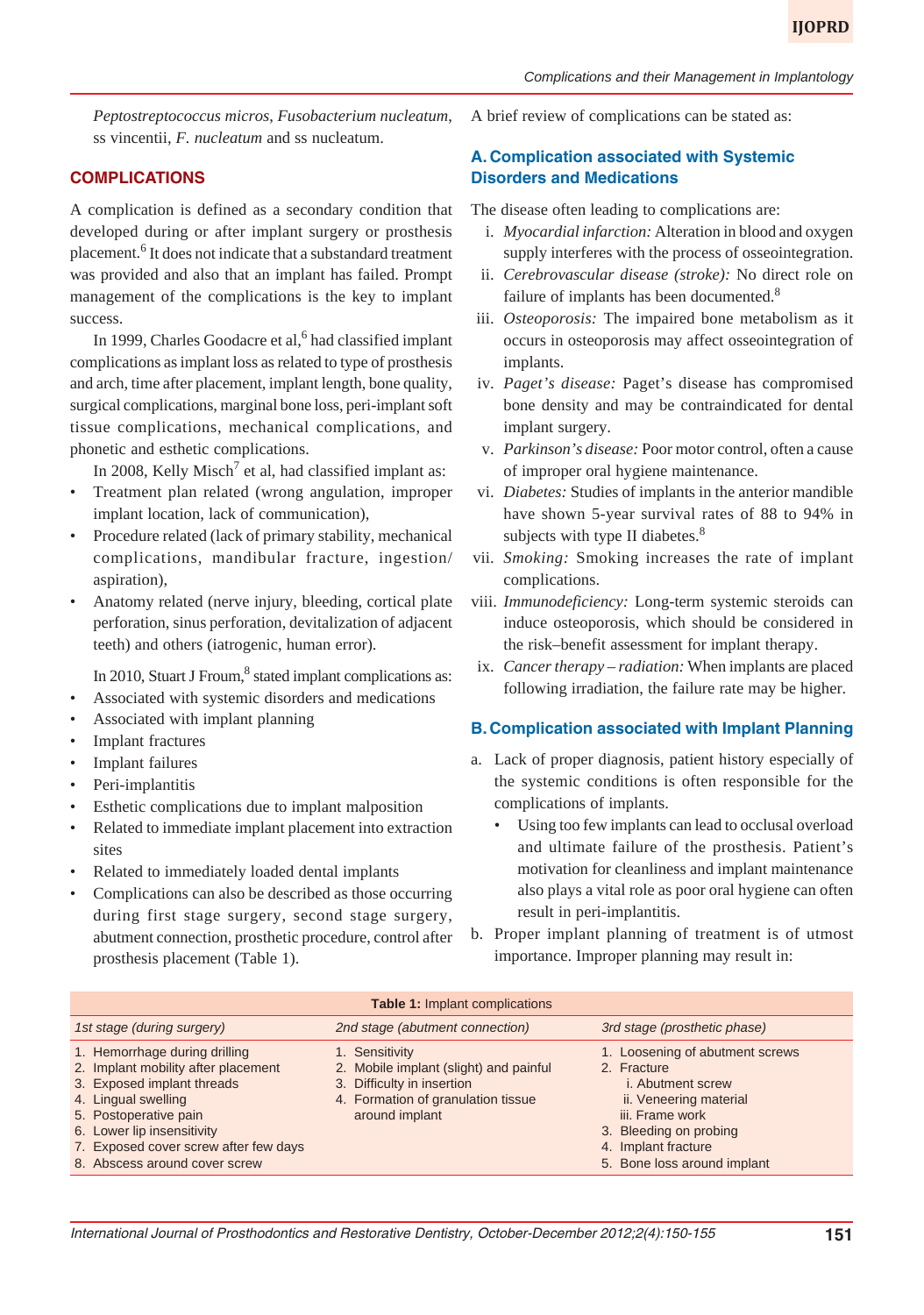- Tooth or root proximity to a planned implant site can cause adjacent tooth devitalization (Fig. 1).
- An adjacent tooth with an undiagnosed periapical lesion could lead to implant failure, when the infection spreads and reaches the implant surface.
- Implant fenestration or dehiscence may occur due to improper placement of implant.
- Another factor of prime importance concerns vital anatomic structures. Structures of importance to note before beginning treatment are the proximity of the inferior alveolar canal, mental foramen, sinus, nasal floor, and incisive canal. Anatomic variations can lead to perforations of the alveolar bone during treatment. This could lead to soft tissue and/or artery damage, with the ensuing complications (Fig. 2).

## **C. Implant Fractures**

a. Implant fracture is an infrequent and late biomechanical complication (Fig. 3).



**Fig. 1:** Improper implant angulation



**Fig. 2:** Perforations of the inferior alveolar canal



**Fig. 3:** Implant fracture

- b. *Incidence:* 0.6% of all implant placements, with a lower incidence in edentulous jaws (0.2%) and more frequent occurrence in partially edentulous jaws  $(1.5\%)$ .<sup>8</sup>
- c. *Etiology:*
	- i. Bone loss may be a factor that is associated with implant fracture.
	- ii. *Manufacturing defects:* Defects in the raw materials and in the manufacturing process are certainly possible when implants are made.
	- iii. *Biomechanics:* Excessive occlusal load can lead to implant fracture. Typically, fractured implants are found in the molar areas where this force potential is quite high.
	- iv. Patient-related habits.

### **D. Peri-implantitis**

- a. Peri-implant mucositis is a term used to describe reversible inflammatory reactions in the mucosa adjacent to an implant. Peri-implantitis is defined as an inflammatory process that (i) affects the tissues around an osseointegrated implant in function and (ii) results in loss of supporting bone.
- b. Diagnostic aspects:
	- i. Mobility
	- ii. Bleeding on probing
	- iii. Increased probing death and loss of attachment
	- iv. Pus formations.

### **E. Esthetic Complications due to Implant Malposition**

- a. Malposition of implant can lead to significant and permanent loss of hard and soft tissue support with extremely adverse esthetic outcomes.
- b. Coronoapical malposition (Fig. 4)
	- A coronoapical malposition can cause two different complications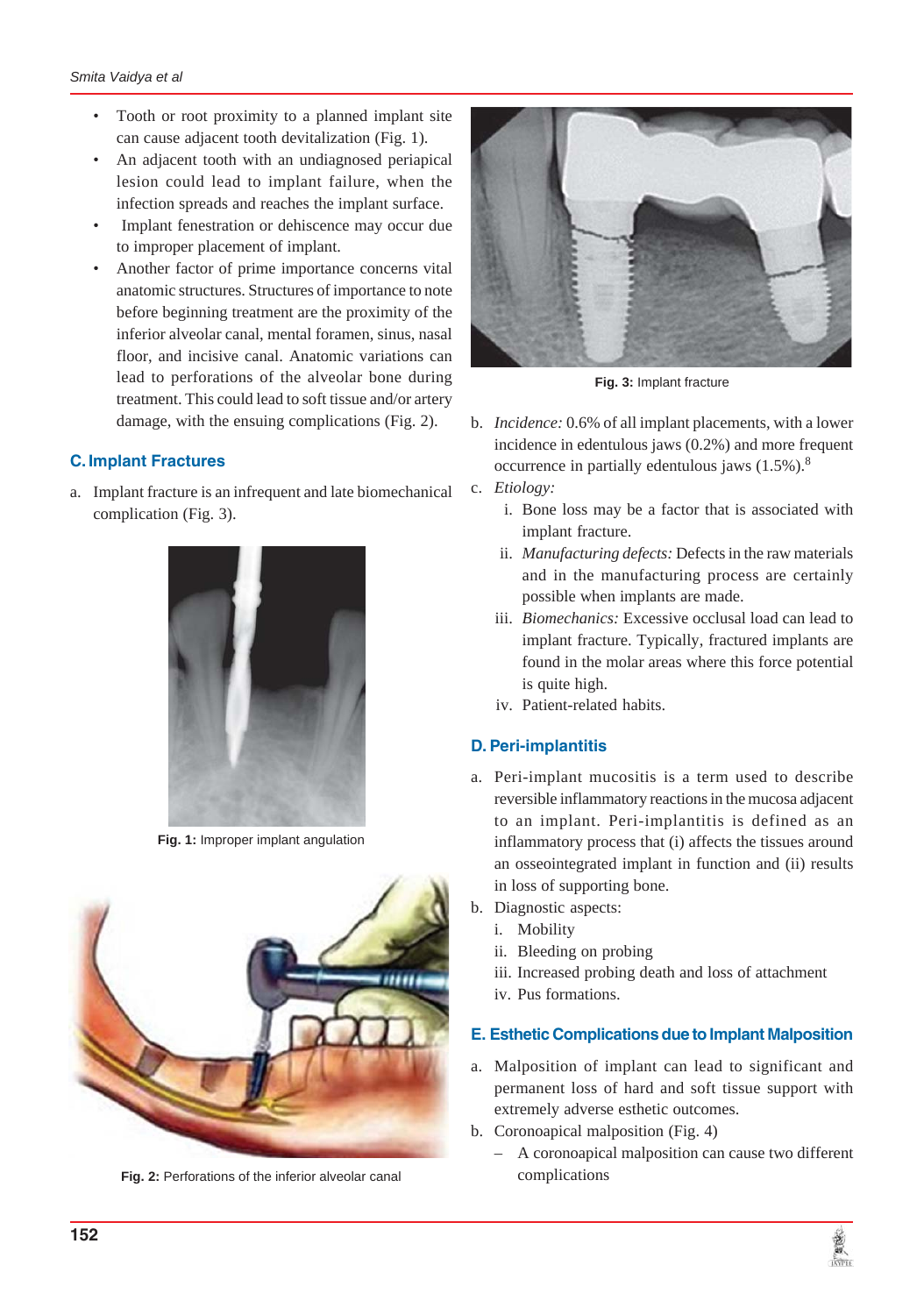- Superficial implant placement—unesthetic display of metal
- Deep apical malposition of implant can cause recession of the facial mucosa, if the implant only has a thin facial bone wall at implant placement.
- c. Orofacial malposition (Fig. 5):
	- An orofacial malposition of an implant can also cause two different complications:
		- Palatal placement may result in tongue interference
		- Facial placement may cause recession of the facial mucosa.

## **F. Implant Complications related to Immediate Implant Placement into Extraction Sites (Fig. 6)**

Most common complications that occur with immediate implant placement after extraction of the natural tooth include:

- Poor implant positioning
- Membrane exposure during healing
- Inadequate bands of keratinized tissue after healing
- Gingival recession



**Fig. 4:** Coronoapical malposition



**Fig. 5:** Facial placement of implant

- Implant failure
- Unacceptable esthetic outcomes.

## **G.Complications related to Immediately Loaded Dental Implants (Fig. 7)**

Complications addressed in this chapter that are associated with the immediate implant loading protocol include:

- Failure of the implant to osseointegrate
- Surgical complications
- Esthetic complications
- Implant malposition
- Restorative complications
- Complications with guided surgery and prefabricated restorations.

### **H. Implant Failures**

- a. Criteria for implant success were defined by Albrektsson and  $\rm{Zarb}^9$  in 1986, followed and modified later by Roos et al.10 These criteria for success include:
	- No mobility,
	- No radiographic evidence of peri-implant translucency,



**Fig. 6:** Loss of labial plate



**Fig. 7: Extensive facial resorption**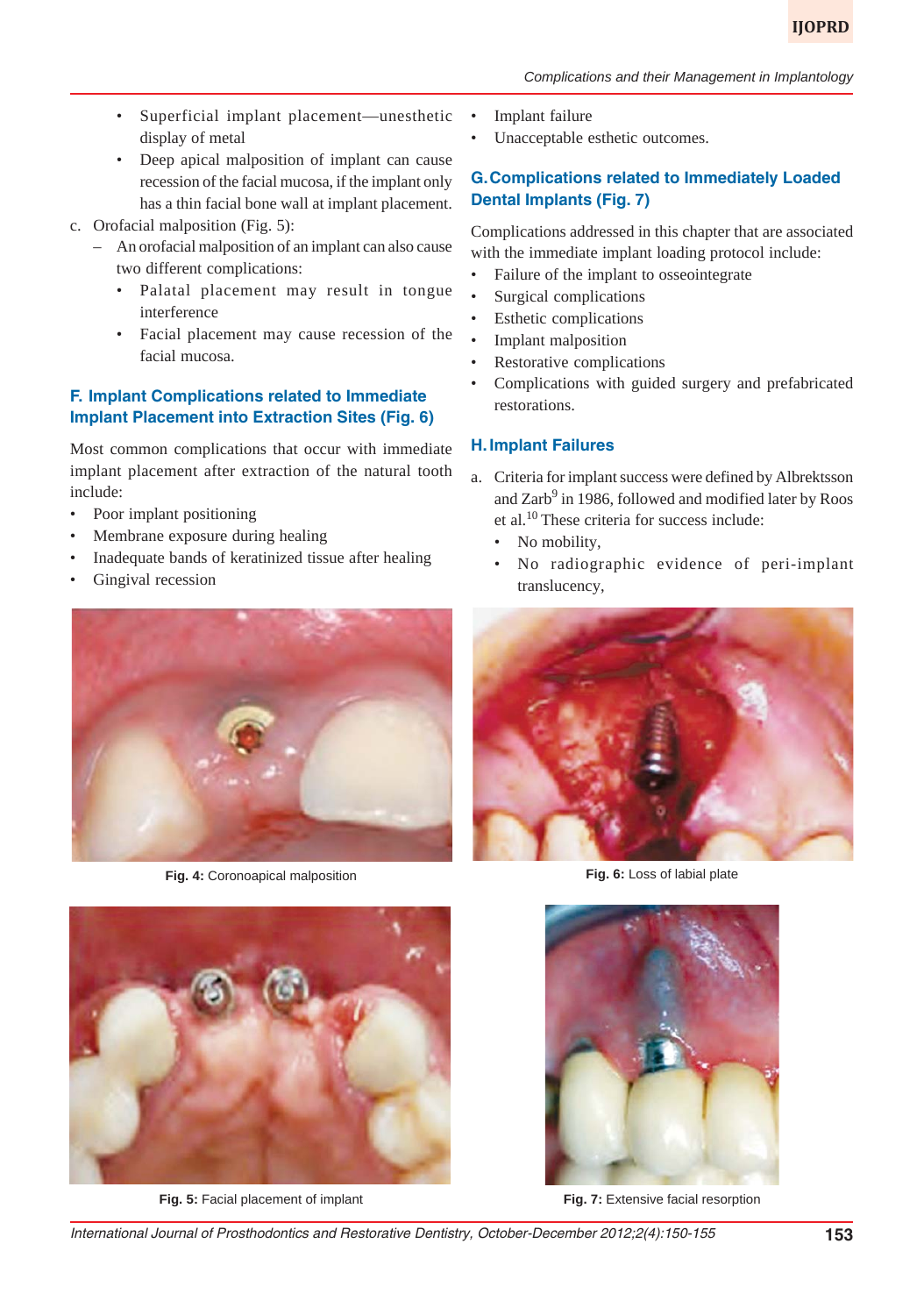- $\bullet$   $\leq$ 1 mm bone loss 1 year following implant loading and  $\leq 0.2$  mm annually thereafter,
- Absence of pain and pathology around the implant,
- Functional survival for 5 years in 90% and 10 years in 85%, of cases respectively.
- b. *Classification of implant failure:* There are two commonly used periods to assess an implant failure that relate to the time of occurrence:
	- *Early failures*: Failures before osseointegration, primarily the result of surgical and/or postoperative complications.
	- *Late failures*: Failures after the osseointegration period, usually arising during and after the restorative phase.
- c. *Incidence:* Rosenberg and Torosian<sup>11</sup> reported an overall failure rate of 7.0% in a 7.5-year investigation that aimed to identify clinical and/or microbiological differences associated with failure in five different implant systems.
- d. *Etiology and risk factors:* Implant failure can be caused by several factors, including:
	- Infection
	- Tissue trauma (e.g. overheating of bone, pressure necrosis)
	- overload (e.g. transmucosal loading, occlusal trauma)
	- Iatrogenic and improper angulations.

## **MANAGEMENT**

A detailed knowledge of the complication is essential. This will enable its prompt management and thereby ensuring implant success. Management of the stated complication is as follows:

# **A. Systemic Disorder and Medication-related Complications**

- a. Proper case history and systemic evaluation
- b. Stop the procedure, in case of complication, during surgery and seek medical help. It is wise to have nitroglycerine, adrenaline and oxygen handy
- c. Proper postoperative antibiotic course
- d. Regular recalls
- e. Abstaining from habits smoking.

# **B. Complication associated with Implant Planning**

- a. Proper diagnosis, evaluation of patient and treatment planning
- b. Necessary investigations should be thoroughly performed
- c. Patient instructions should be given prior to surgery
- d. Manufacturing instructions regarding implant placement should be followed.

# **C. Implant Fractures**

Three management options have been described in the event of implant fracture.<sup>12</sup>

- i. Complete removal of the fractured implant using explantation trephines.
- ii. Removal of the coronal portion of the fractured implant with the purpose of placing a new prosthetic post.
- iii. Removal of the coronal portion of the fractured implant, leaving the remaining apical part integrated in the bone.

# **D. Peri-implantitis**

- a. Cumulative interceptive supportive therapy (CIST): Four-step procedure, along with antibiotics.
	- 1. Mechanical debridement
	- 2. Antiseptic treatment
	- 3. Antibiotic treatment
	- 4. Regenerative or resective therapy.
- b. Removal of implant if mobile, entire length and circumference of implant involved.
- c. Proper plaque control measures.

## **E. Improper Angulations (Fig. 4)**

- a. Correct any implant malposition at the time of implant placement
- b. Removal of implant if necessary (if angulation is not possible to correct)
- c. Proper oral hygiene
- d. In case of recession or membrane exposure, adequate bands of keratinized tissue can be created by flap positioning or connective tissue grafting at the time of or after implant placement.

# **F. Implant Complications related to Immediate Implant Placement into Extraction Sites**

- a. Correct any implant malposition at the time of implant placement
- b. Removal of implant if necessary (if angulation is not possible to correct)
- c. Proper oral hygiene
- d. In case of recession or membrane exposure, adequate bands of keratinized tissue can be created by flap positioning or connective tissue grafting at the time of or after implant placement.